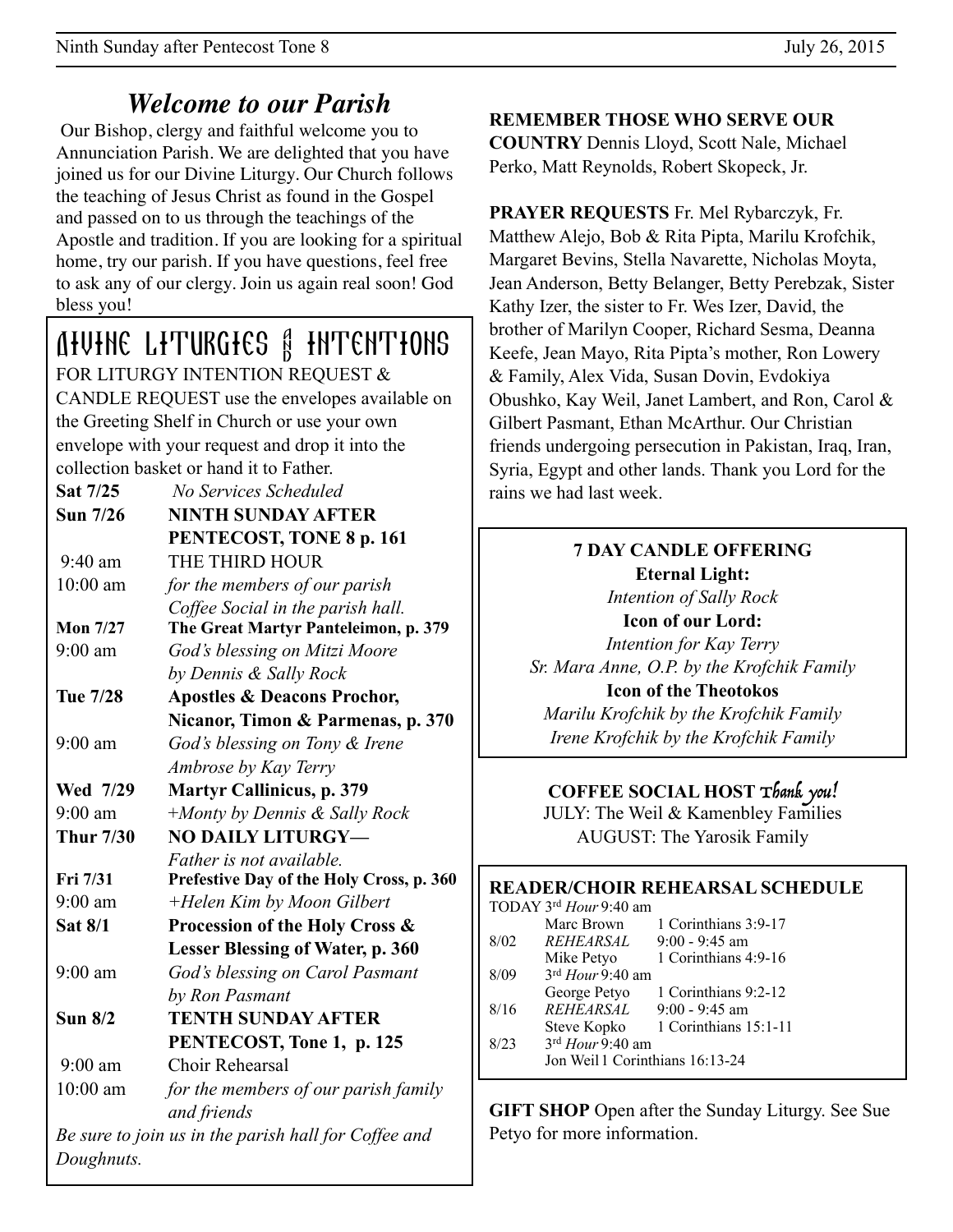### **Parish Calendar & Upcoming Events**

#### **TODAY JUNE/JULY 50/50 DRAWING** in the parish hall after the Liturgy. Winner does not have to be present. Sure would be nice.

#### **7/30 Friday-8/2 Sunday ALIVE IN CHRIST 2015**  Spiritual Retreat for young men and boys. Palomar Christian Conference Center in Palomar Mountain, CA.

### **8/1 Saturday-8/14 Friday-THE DORMITION**

**FAST** a penitential time abstinence from meat on Fridays and highly encouraged for Wednesdays

#### **8/1 Saturday The Procession of the Holy Cross & Lesser Blessing of Holy Water.** Divine Liturgy…………………….9:00 am

**TRANSFIGURATION OF OUR LORD, Solemn Holy Day** Wed 8/5 Vesper/Liturgy…………………..7:30 pm Thu 8/6 Divine Liturgy……………………9:00 am

#### **Fri 8/7- Sun 8/9 16TH ANNUAL PILGRIMAGE** in honor of Our Lady of Perpetual Help at St.

George Parish in Olympia, Washington. For information **[www.olphshrine.com](http://www.olphshrine.com)**

### **DORMITION OF THE THEOTOKOS,**

**HolyDay of Obligation Blessing of Flowers** Fri 8/14 Vesper/Liturgy……………………7:30 pm Sat 8/15 Divine Liturgy……………………9:00 am

### **8/29 Saturday Simple Holy for the Beheading of St. John the Baptist.**

Divine Liturgy………………………9:00 am

**PICTURES NEEDED** We have many photographers in our parish, just look at them all when a picture moment if taking place. Please, please send a copies of your parish pictures to the parish office by way of e-mail or CD for publication in our Light of the West Eparchial Newsletter.

[annbyzcathchurch@sbcgolbal.net](mailto:annbyzcathchurch@sbcgolbal.net)

#### **SPECIAL ANNOUNCEMENTS TODAY IN THE PARISH HALL 50/50 RAFFLE RETURNS** See Anne Voytilla  **This June/July drawing 50/50 UPDATE**

 Don't miss the last day to buy your Raffle ticket; they will be on sale before the winner is announced today.

 Each ticket is \$5 or 5 tickets for \$20; you need not be present when winner is announced. See Anne Voytilla in the Social Hall.

### **CRAFT FARE—Note from Nicole Perlman:**

Anyone interested in being a crafter will know by now, but what the parishioners could benefit from knowing is that a large amount of volunteers will be needed.

Last year, we needed help with set up and food preparation before the event, event day help and after event break down. So, if people can save the date, it would be wonderful. Thank you,

The event is on our church grounds September 26, Saturday from 9:00 am to 4:00pm. Local crafters and artist, food sale, jams, baked goods, raffle, balloon animals, books sale. Open to the Public— Church tours 11am till 2pm. Contact: Nicole at 714-906-9630 [anaheimcraftfair@gmail.com](mailto:anaheimcraftfair@gmail.com)

#### **TITHING AND ATTENDANCE REPORT July 19**

Attendance: Sun: 10:00 am 116 Souls Adult Tithes : \$3,529.00 Youth Tithes: \$12.00 Candles: \$20.00 Peter's Pence Collection: \$20.00 Gift Shop: \$250.00 Recycling: \$12.79 Principle Reduction: \$200.00 Craft Fare: \$157.00 Sanctuary Fund: \$526.00 Thank you for your support and love for our Parish.

*This week: \$5,000 was paid on our Mortgage Principle thanks to your payments on your pledges.*

**SIX MONTH PARISH FINANCIAL REPORT** is available in the parish hall on the bulletin board.